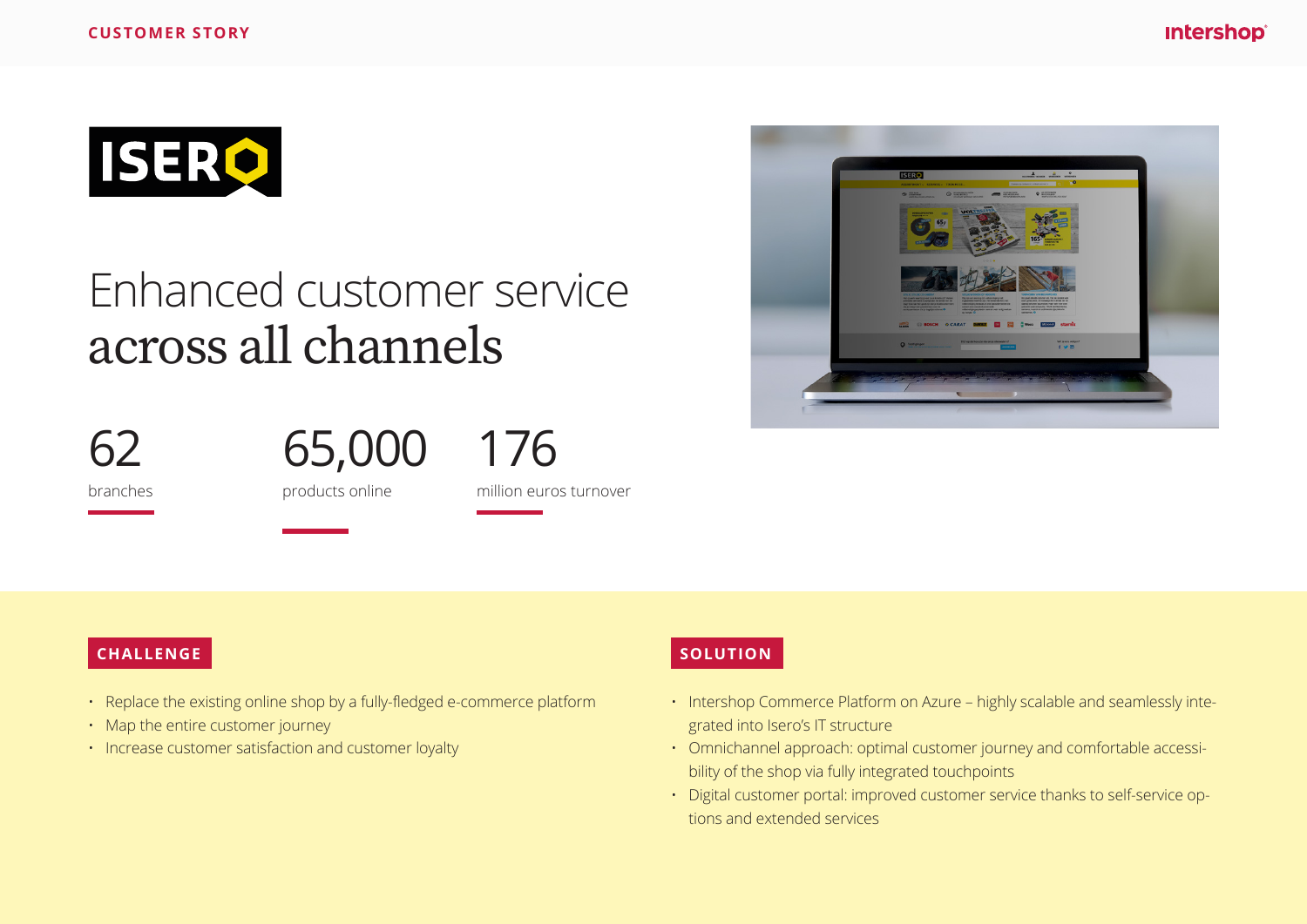#### **intershop**®

#### **ABOUT ISERO**

Isero is the most specialized hardware wholesaler and service provider for construction professionals and technical services in the Benelux region. They specialize in hinges and locks, tools, hardware and fasteners, work clothing and personal protection equipment. Back in 1826 Isero arose from cooperation between various companies, including Gerritse Ijzerwaren, Breur Ceintuurbaan, Van der Winkel, Pijnenburg Building and Industry, Scholte & de Vries-Estoppey, Gunters and Meuser and Freke Burglary Protection. In Isero the forces are literally bundled for customers to benefit from huge experience. Today Isero is a growing company with 62 branches and more than 800 service-oriented employees. Isero has more than 50,000 items in stock, while a range of 150,000 items is available via its established network.

**www.isero.nl**



Until about five years ago, Isero had an online shop on outdated technology. For example, the site was not responsive and looked old-fashioned. By now, they have a fully-fledged e-commerce platform with which they serve the customer with more than just products. "It doesn't matter where our customers enter or leave the customer journey, as long as they find what they need", explains Suzanne Bussmanvan Es Isero's take on digitalization. In the more than four years that Suzanne has been working for Isero, a lot has changed. She started as a marketing manager, e-commerce was added a short time later.

Isero is a technical hardware wholesaler with 62 branches throughout the Netherlands. The most important product groups are hinges and locks, fasteners, hardware, work clothing, personal pro-

tective equipment and tools. In addition, Isero has a peripheral range of service articles with which they focus on construction and technical services. Isero's customers are construction companies, contractors and building-related companies such as carpenters, bricklayers and demolition companies. In addition, the B2B player provides technical services that carry out facility maintenance for utilities. Suzanne: "Isero is growing fast. In five years time we have grown from 37 to 62 branches. This growth goes hand in hand with a solid digital strategy, for the wide range of more than 65,000 products available online."

#### Developments

Over the past five to ten years a lot has changed in the industry in which Isero operates. "The construction industry is planning projects better and better," says Suzanne. "This is easier with new buildings compared to that of renovation work, where a lot of ad hoc work still happens. However, the better it is possible to plan, the easier it is to buy. Isero's strength is that we have a large assortment in stock, which is directly available where it is needed. That is necessary in this industry. The weather can be bad, so for example an outdoor job is replaced by an indoor job. In that case, the customer quickly needs other material and they can always come to us for that. The same goes for tools and work clothing. If a machine breaks down, it has to be replaced as soon as possible."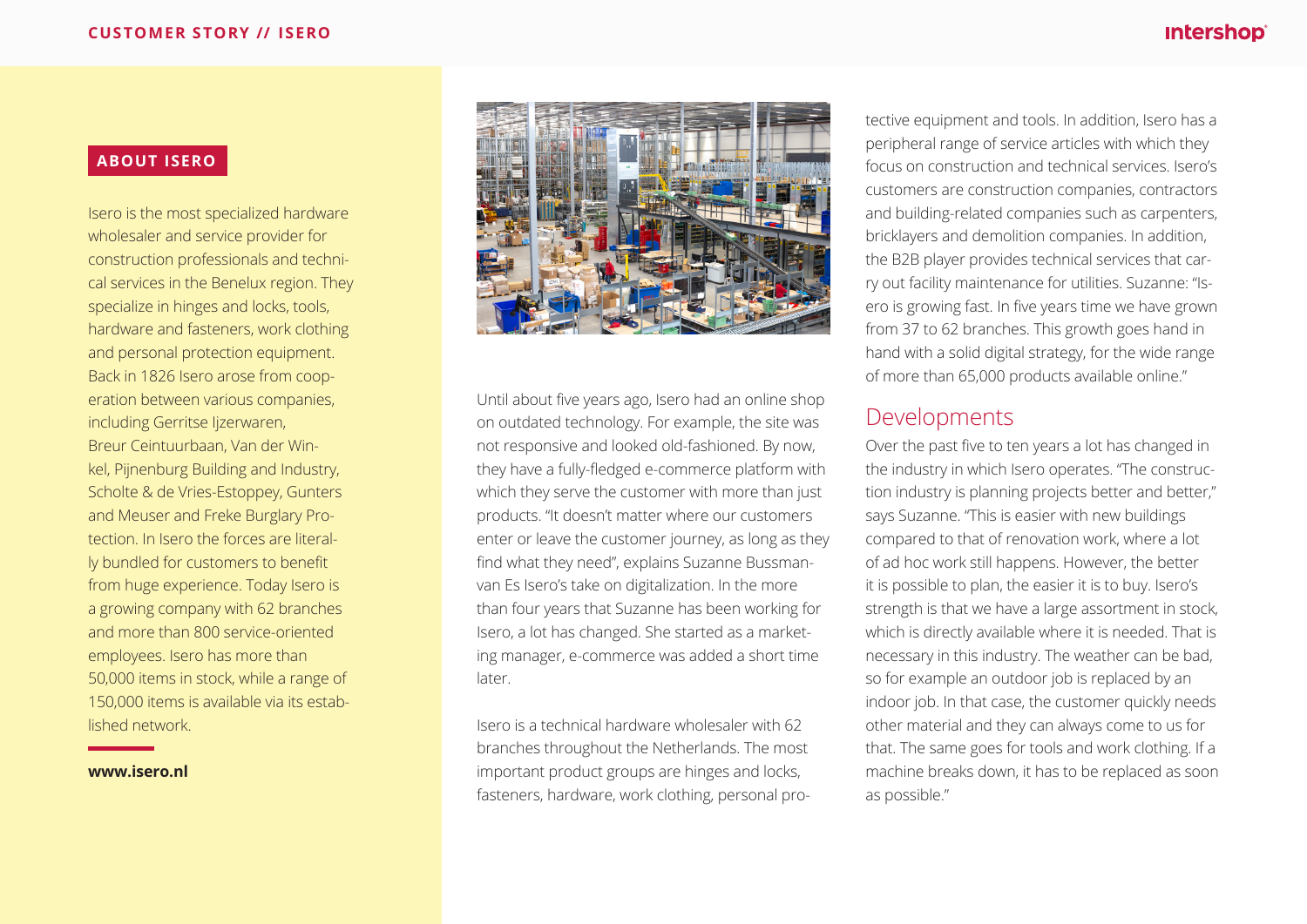

## Digitalization

In addition to working more systematically, digitalization plays a role in the sector. Suzanne continues: "Nowadays, everyone has a smartphone and can order online. Therefore, easy accessibility of the online shop is important. In addition, the customer can chat with us via the site and we use WhatsApp. It often happens that a customer sends us a photo of the needed product or a photo of the situation for which he is looking for a solution. These developments also require something from our employees. They no longer only need product knowledge, but also application knowledge. We are a wholesaler, but our specialism and service are becoming more and more important."

## Fully-fledged platform

Isero has grown considerably in recent years in the field of digitalization and IT. Suzanne explains "We used to have a standalone online shop, now with Intershop we have a platform that is fully integrated with our IT structure. The Intershop Commerce Platform is the core on which everything runs. It's not just a web shop module, it's really a website on which we share information about what Isero delivers in terms of materials and services. We are active with content marketing, e-letters, social media, QR codes and videos. This is how we spread our knowledge. Conversion on the site is not a goal in itself: it doesn't matter where people enter or leave the customer journey, as long as they find what they need. The platform supports our services. In addition, we have the customer portal with which we offer all kinds of services to our customers. Here they can view their order history, they can view invoices, they can scan barcodes for order lists and we can record in the portal, for example, up to what size orders can be placed by person A or B. The site, as well as the app that runs on the same platform, are increasingly becoming an extension of our services. In this way, we help the customer to order reliably and save time."

## **Threats**

Those who are active online also encounter threats in the market. "In order to view your prices with us, you need an account and you need to log in. If you look at Google Shopping, you can sometimes see very competitive prices online, often for specific parties in combination with separate accessories. However, we have an added value strategy. It is based on our knowledge and services in combination with a price that is in line with the market. We offer additional services in the area of tools, such as registering and inspecting those tools, and provide tool management with all the information in a cloud platform. We put together ready-made packages for customers, which is not possible with simple online shopping."

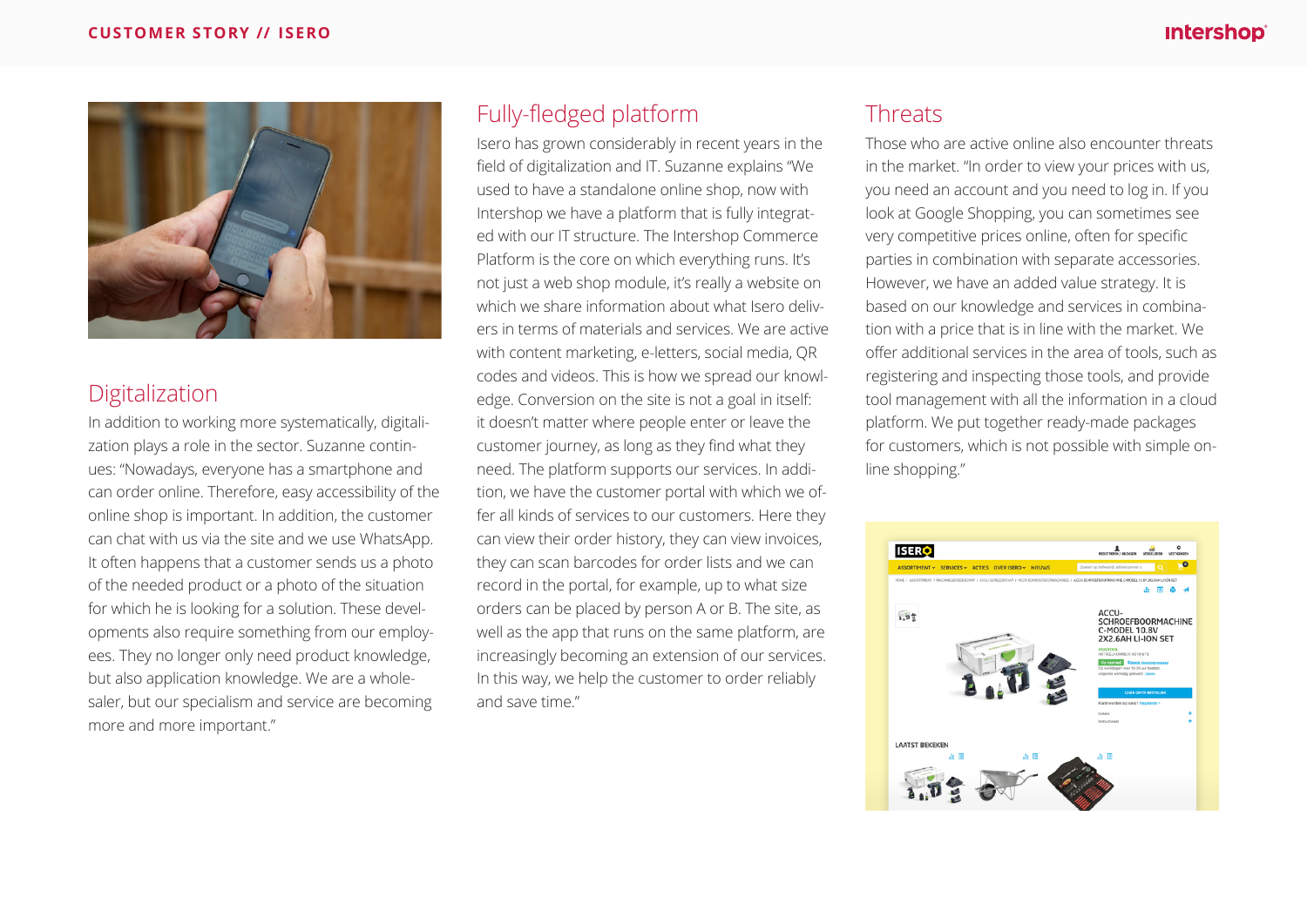

## Customer-centric

Suzanne adds: "The customer is our focus. We used to think local customer intimacy was the most important thing. If the customer wanted something, we organized it at branch level. For two years now, we have been taking a much more conceptual approach based on a central 'omni-channel' idea. We deploy these concepts via the online platform. The result is that everyone – including the branches – is increasingly focused on added value services. Everything that is transactional and about ordering can run through the web shop. If the customer needs a specialist, that personal contact is important."

## Flexible and scalable

Isero chose the Intershop Commerce Platform. "This platform is scalable and has many possibilities. The most important thing is that you think carefully beforehand about what you want with your shop and how to set it up. A simple example: we have packaging units of 1 piece for certain products, but the price is per 100. If you don't think carefully about such details and their implications beforehand, you'll run into problems. During the process, insight was gained into the actual need for functions and features. We certainly have learned a lot on the way, but now we have a well skilled e-commerce team. We are working on the right way of optimizing search, product content and commercial content. We have analytics for each other and the development on the platform is also well secured. Initially, we mainly hired external expertise, but with the help of Intershop partner Wunderman Thompson Commerce, we are doing more and more ourselves. What have we achieved? That e-commerce is seriously on the management's map! It has really become a channel in which investments are made, in terms of people, platform, data, PIM and IT structure".

"In addition, we have the customer portal with which we offer all kinds of services to our customers. (...) The site, as well as the app that runs on the same platform, are increasingly becoming an extension of our services. In this way, we help the customer to order reliably and save time."

**Suzanne Bussmann-Van Es, Marketing Manager at Isero**